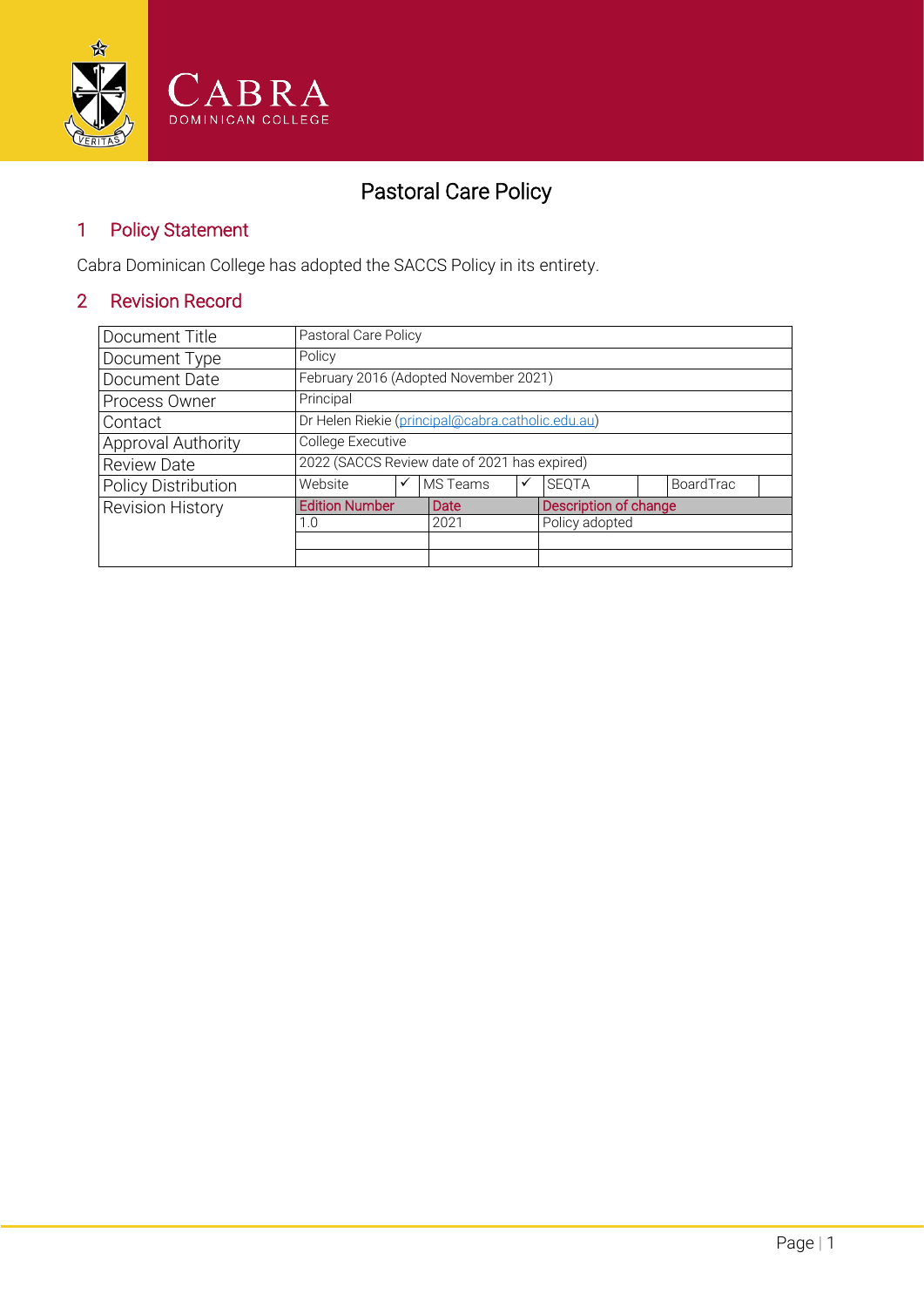

SOUTH AUSTRALIAN COMMISSION<br>FOR CATHOLIC SCHOOLS

# Pastoral Care in Catholic Schools

**Policy**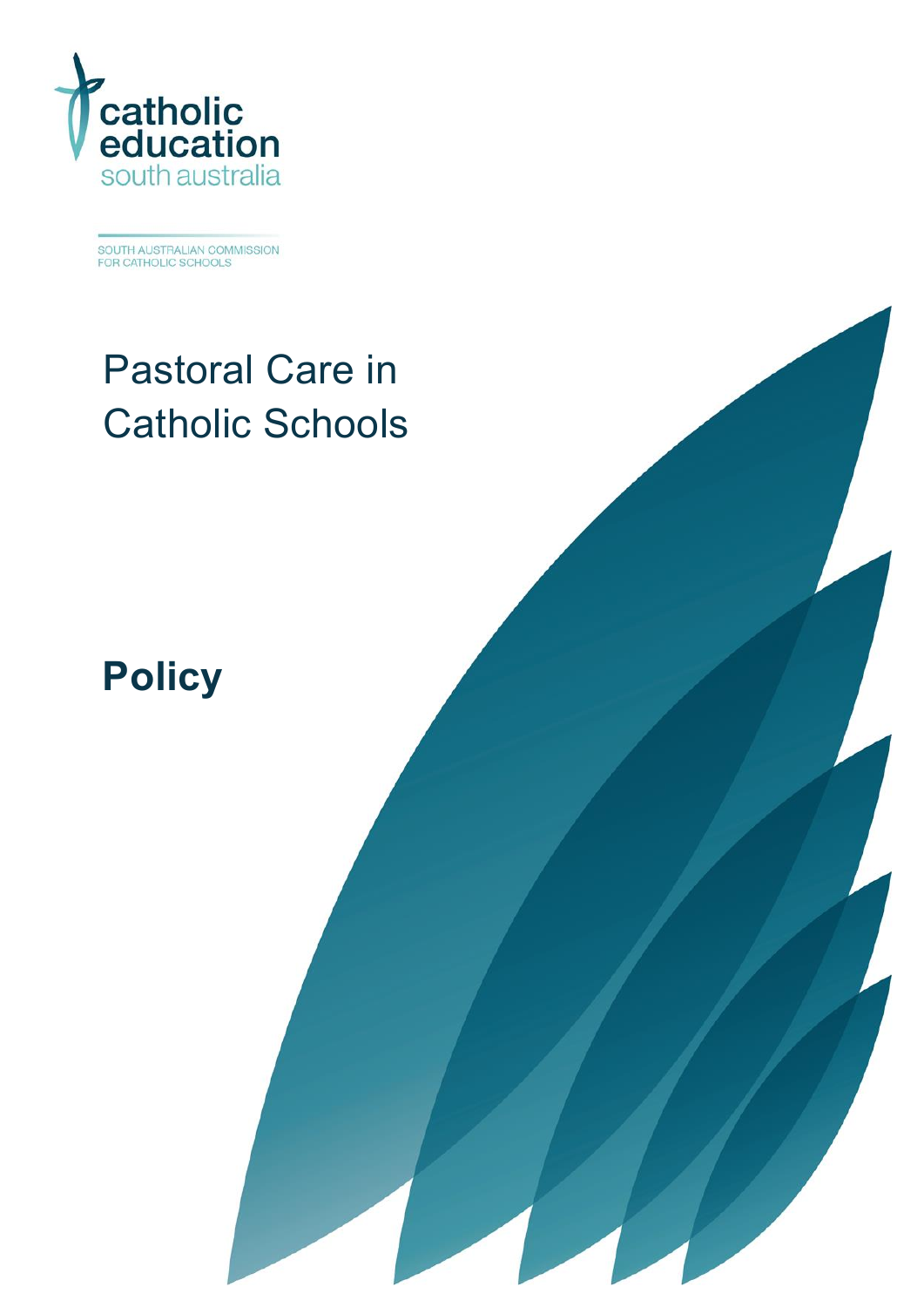## **Contents**

|               | Purpose                                                                  | 3 |
|---------------|--------------------------------------------------------------------------|---|
| $\mathcal{P}$ | Scope of Policy                                                          | 3 |
| 3             | Policy                                                                   | 3 |
|               | <b>Definitions</b>                                                       | 3 |
| 5             | Responsibility for implementation, monitoring, and continual improvement | 4 |
| 6             | Supporting procedures or policy support documents                        | 4 |
|               | <b>Revision Record</b>                                                   | 4 |

**SOUTH AUSTRALIAN COMMISSION FOR CATHOLIC SCHOOLS** PO BOX 179 TORRENSVILLE PLAZA SOUTH AUSTRALIA 5031 TELEPHONE: (08) 8301 6600 FACSIMILE: (08) 8301 6611

**[www.cesa.catholic.edu.au](http://www.cesa.catholic.edu.au/) [February 2016]**

-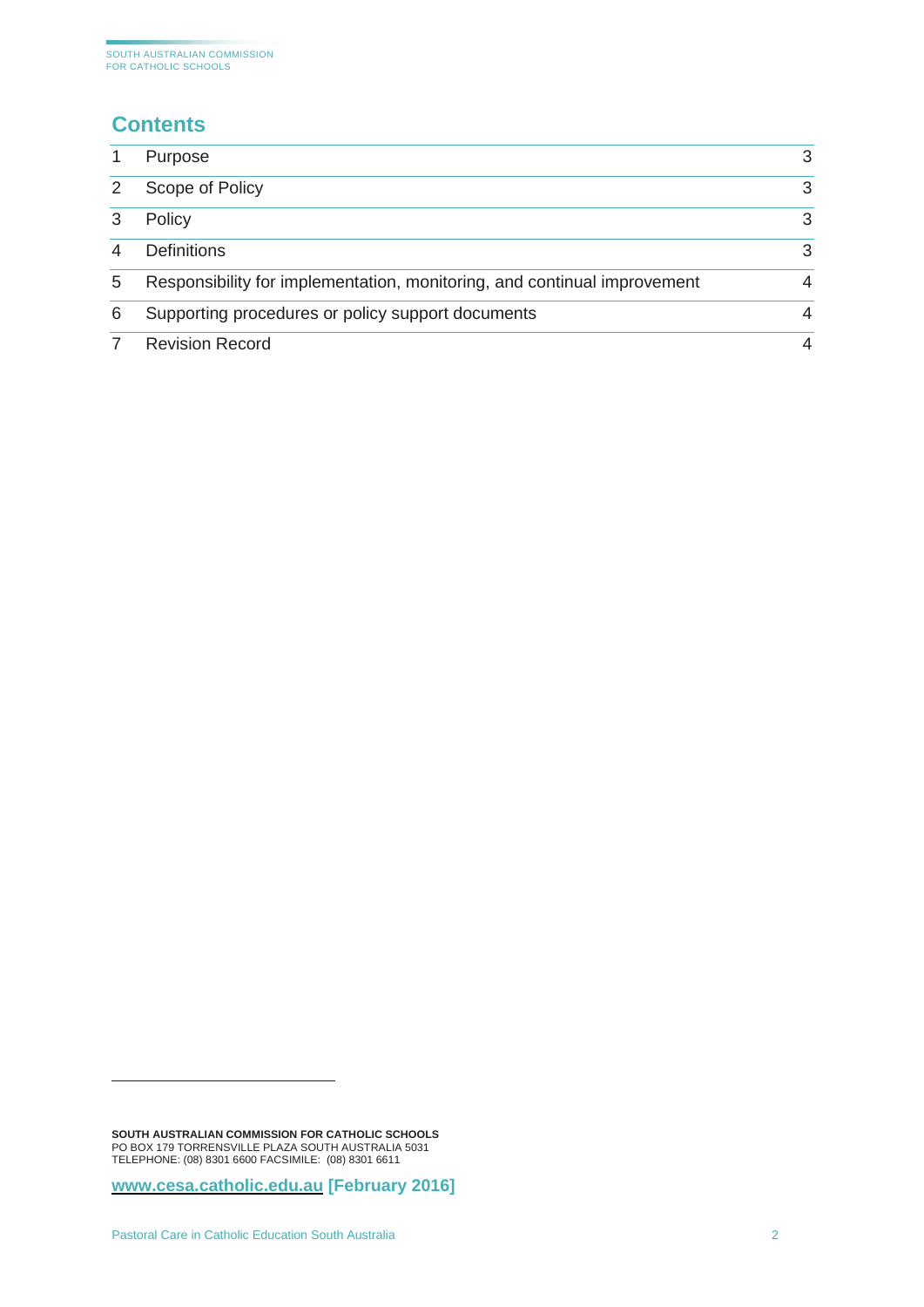#### <span id="page-3-0"></span>**1 Purpose**

The purpose of this policy is to articulate the policy position of the South Australian Commission for Catholic Schools in relation to pastoral care in Catholic schools.

#### <span id="page-3-1"></span>**2 Scope of Policy**

This policy applies to all Catholic schools and Catholic Education Offices in South Australia.

#### <span id="page-3-2"></span>**3 Policy**

The South Australian Commission for Catholic Schools is committed to promoting safe, supportive and inclusive environments by:

- supporting the pastoral care of all children, young people and families, staff and families in Catholic schools in South Australia as a central focus of our Catholic identity
- **F** recognising and respecting the inherent dignity of each person as core to the mission of Catholic education
- enacting Catholic social justice teaching that positions pastoral care of the individual within the common good
- **P** promoting the safety and wellbeing of all
- building respectful relationships that demonstrate care and concern for all in Catholic learning communities
- developing pastoral care programs, services and initiatives that contribute significantly to improved student wellbeing and improved learning outcomes
- **EXTERN** implementing age appropriate social and emotional learning for children and young people
- supporting effective networks of care and partnerships that include school based and community services to support the needs of children and young people, their families and staff
- building the capability of children and young people to care for themselves and others.

#### <span id="page-3-3"></span>**4 Definitions**

Pastoral care of children, young people, families and staff in school communities refers to all actions taken by school leaders and community members in all areas of school life to promote and enhance personal, social, physical, mental or spiritual wellbeing of all in their care.

References to Catholic Schools include, where applicable, early education and out of school hours care services, preschools, primary schools, secondary schools, R-12 schools and technical colleges.